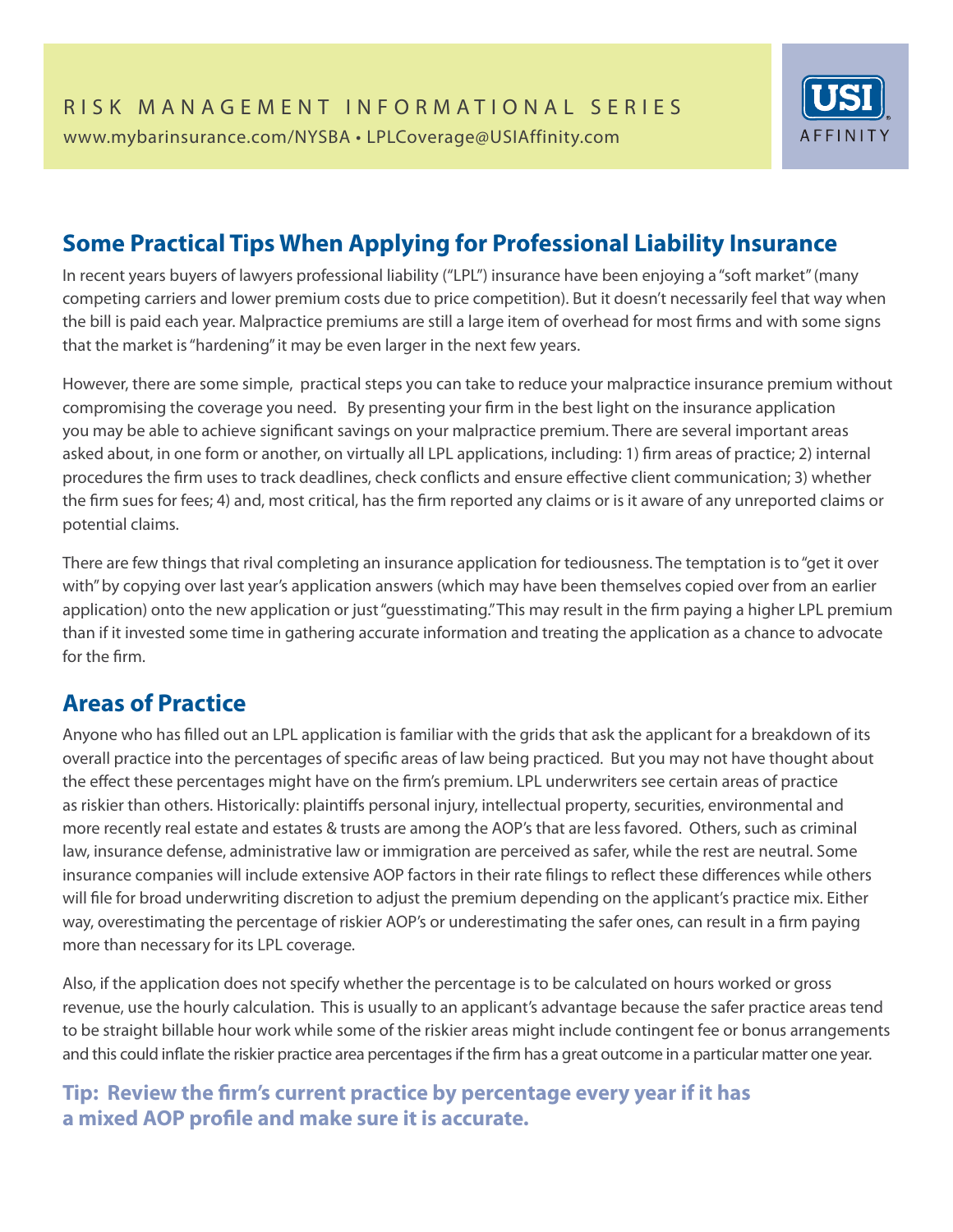

### **Internal Systems**

Most carriers have some minimum requirements for certain internal procedures that will help in avoiding claims. These include dual calendars with more than one person checking the system regularly, a systematic way of checking for conflicts before taking on a client matter, and the use of form agreements and letters that spell out the scope of representation or whether a client's matter is being closed out or the firm is declining representation. But many underwriters have discretion to assign additional credits for exemplary internal controls. So if the firm goes the extra step and, for example, has a procedure for current files where conflict checks are ongoing when new parties are added or changes to the scope of representation are committed to writing, then the firm should make this known to an underwriter.

#### **Tip: Don't be reluctant to expound on the firm's excellent risk management internal controls in a separate narrative that can be attached to the application.**

## **Fee Suits**

Suing a client to recover fees should be avoided if at all possible. This has become a serious concern for LPL insurance companies to the point where some carriers are declining to insure firms that sue clients while others are putting endorsements onto their policies excluding malpractice claims that arise out of fee suits. Moreover, an underwriter may charge additional premium to cover the enhanced risk.

The firm should adopt procedures to minimize the need for fee suits: by vigilant billing, obtaining adequate retainers or even terminating the representation. But sometimes fee suits may be a business necessity. If the firm has made a business decision that a fee suits can't be avoided then this needs to be explained on the application. The firm should have a specific (ideally written) procedure for deciding whether a particular fee suit should be undertaken and it should involve more than just the billing partner whose fees are unpaid. If the firm has an executive committee or similar steering group the issue should be brought before them. The file should also be carefully reviewed (by a firm peer) to make certain that there are no potential grounds for a claim of malpractice that might have merit.

#### **Tip: If the firm has sued for fees, provide a description of the careful way in which the firm approaches a prospective fee suit and the steps it takes to minimize the need to sue clients at all.**

# **Claims**

Of course, the single biggest impact on what a firm pays for LPL insurance is whether or not it has had claims, how many, and how severe. An adverse claims experience might mean that a firm cannot find LPL coverage in the "admitted" market (admitted carriers are those whose rates and forms are fully regulated by the New Jersey Department of Banking and Insurance). And it will be forced into the non-admitted (excess or surplus) market where rates are significantly higher and coverage more restrictive.

The best way, then, to keep your LPL premium down is obvious – don't have any claims. But that isn't much help. The fact is, most mid-size or larger firms will have occasion to report a law suit against them or a matter that might develop into a claim. How should this be dealt with on the application?